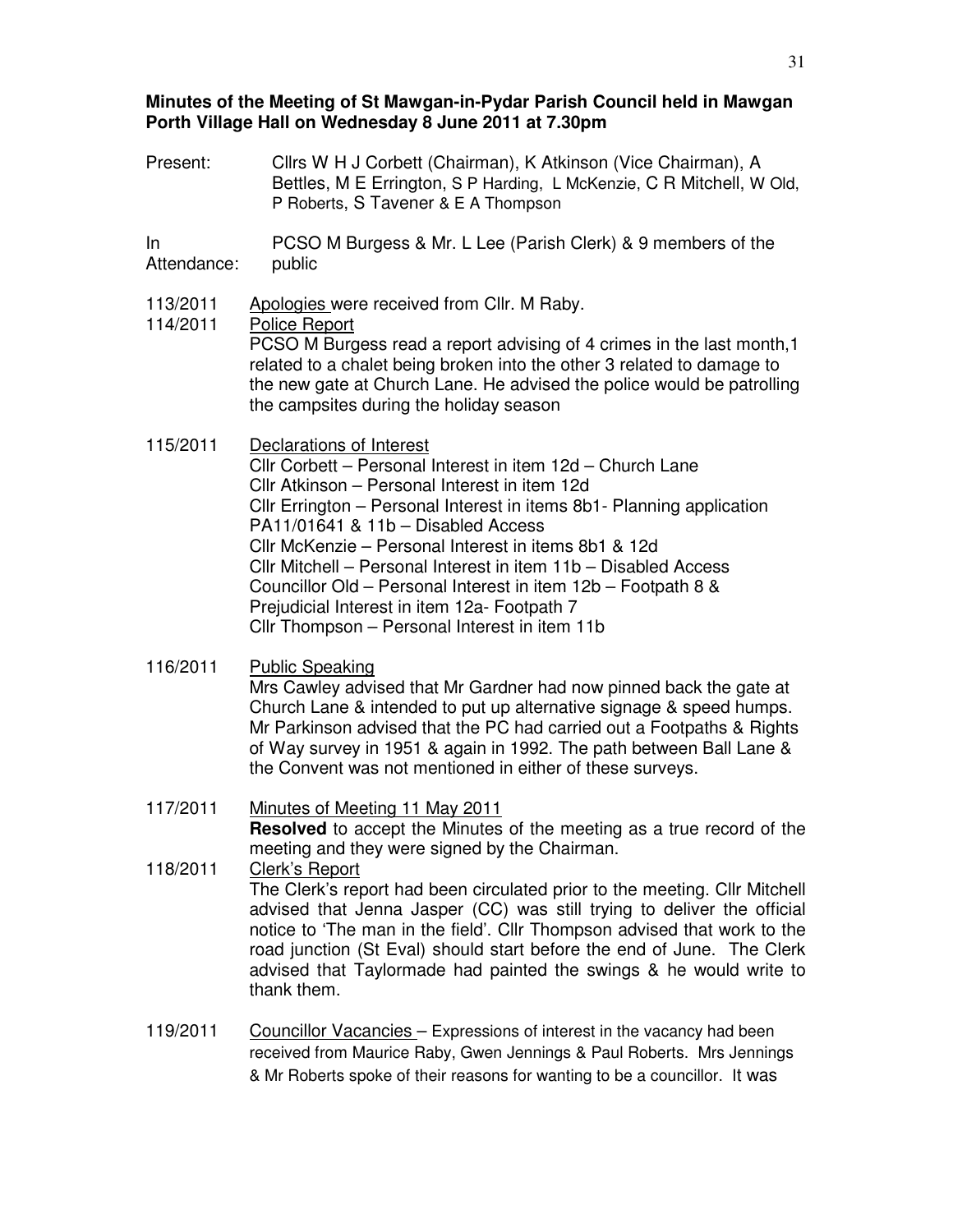**RESOLVED** to co-opt Paul Roberts who signed his Declaration form & took his place on the Council

### 120/2011 Planning

Mr Rainford spoke on applications (i) & (iii). He was concerned that demolishing buildings & replacing them with multi-storey properties would inevitably set a precedent. He felt the same way about building second properties in gardens thereby eroding the green spaces. With regards to The Riviera Lodge he expressed concern over allowing ribbon development up the hill & pointed out that 3 blocks of buildings would be more visually intrusive than 1.

- a. New Applications it was **RESOLVED** to make the following responses to Cornwall Council
	- i. PA11/00392 Treneveck, Trenance, Mawgan Porth, TR8 4DA Mr & Mrs Tucker. Demolition of existing 2 storey 4 bedroom dwelling & erection of new 3 storey 4 bedroom dwelling**.**

The PC resolved to **Object** to the bulk and massing of this proposal. The PC requests a meeting with the planning officer to view the site from the western side and to consider the combined effect that this proposal will have in conjunction with the redevelopment of the adjacent property, Blue Horizons. Both properties are within the Trenance Area of Special Character where the presumptions are against an increase in the density of development, and the PC is particularly concerned that, if this application is approved, it will be impossible to stop other similar applications in the ASC.

ii. PA11/03164 Amberwood, Trevarrian, Newquay, TR8 4AQ Mr C Brown. Sun lounge extension & balcony Resolved No Objection, but the PC would point out that 2 June, the last day for members of the public to make representations on the application, was the first day the application details appeared on the CC website.

iii. PA11/02622 Penrose House, Trenance, Newquay, Mrs J Lindsey

Proposed new dwelling within existing garden of main building.

Resolved No Objection. Although generally the PC does not agree with garden grabbing applications it is prepared to make an exception in the present case because of the size of the plot, the amount of mature screening, and the way in which the Development Envelope has been drawn around the parent property which is the only dwelling on the inland side of the B3276at this point.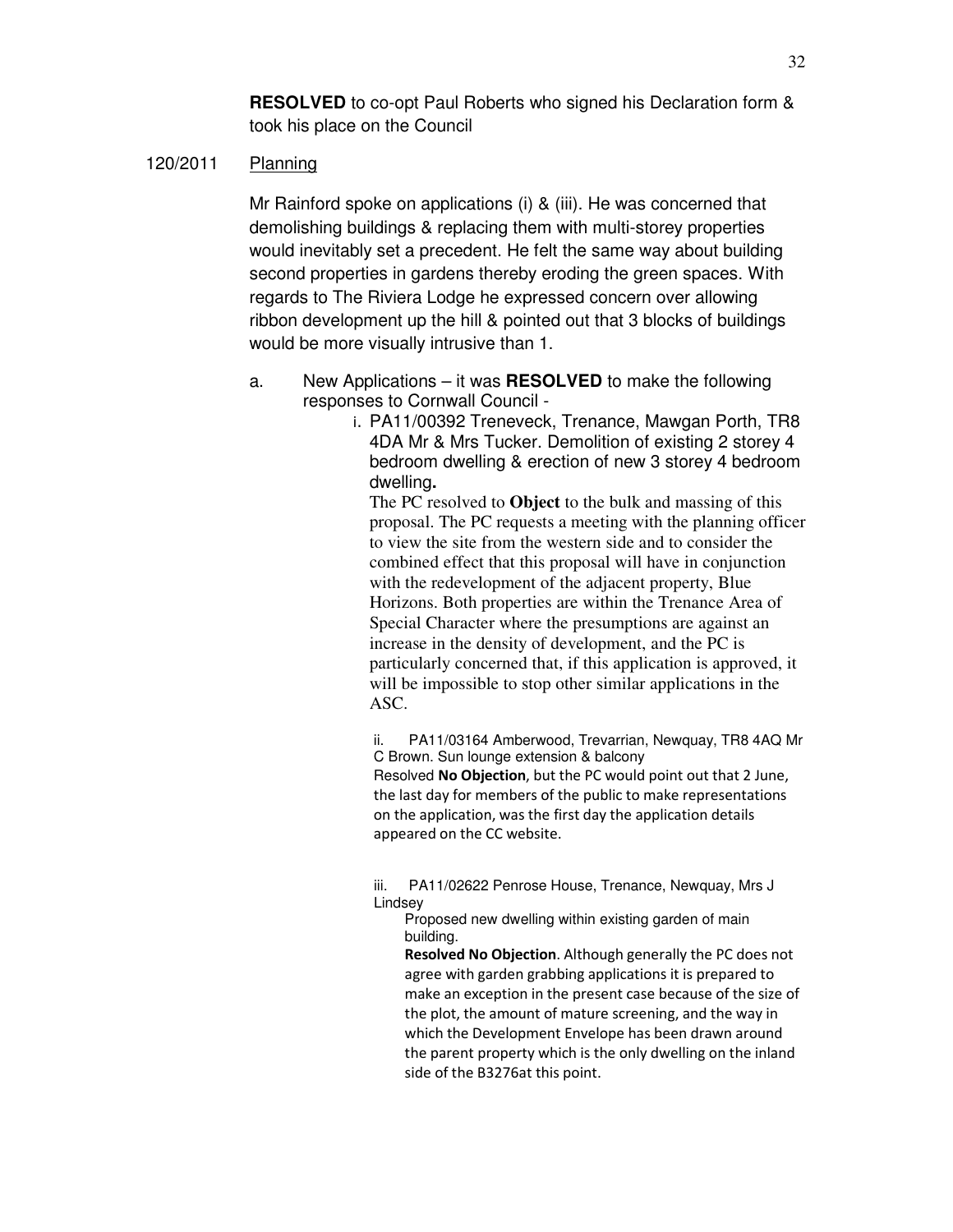Cllr. Errington voted against the resolution 'because it was not in accordance with the the wishes of the majority of parishioners as stated in the Parish Plan'.

- b. Advices and decisions from Cornwall Council
	- I. PA11/01641 Autumn Tints, Tredragon Road, Mawgan Porth. Mr I Cross. Proposed Demolition of existing garage. New double & single storey extension to rear of the property. New subterranean garage. Conditional Planning permission granted.
	- II. PA11/01126 Lanerick, The Park, Mawgan Porth Holiday Park Ltd. Proposed conversion of owner's accommodation to holiday apartment & owner's accommodation. Conditional Planning permission granted.
	- c. To discuss enforcement issues Resolved to report apparent inhabitation of Menalhyl Yard, where there is a static caravan, cars late at night & a cesspit installed some time ago.
	- d. Amended Public Speaking at Planning Committees circulated for information - Noted
	- e. Riviera Lodge Correspondence from Alan Leather Associates The PC resolved to write to the applicants advising them that it would be unable to support the scheme.
	- f. Pre-application enquiry from John Scales re. The Bungalow, Trevarrian. The PC resolved to write to the applicants advising them that it would be unable to support the scheme.
- 121/2011 The Newquay & St Columb Community Network Forum No meeting since last PC meeting,
- 122/2011 Amenity Area Working Group Report Burial fee review
	- a. Burial fee review Resolved to implement the increases proposed see attachment
	- b. Update re. unauthorised stonework at Grave A267 I. O'Keefe

The stonework has been removed. The Clerk will write to thank the owner.

- c. Convent trees- The Clerk will write to Mr Stubbs at Vickery Holman requesting that they take action to remove the dead tree & dangerous branches that are affecting the churchyard
- d. Unsafe trees in Playing Field Cllr Old reported that the Western Power team had looked at the trees & decided it was not their responsibility. Cllrs Old & Tavener will arrange to obtain felling quotes to bring to the next PC meeting.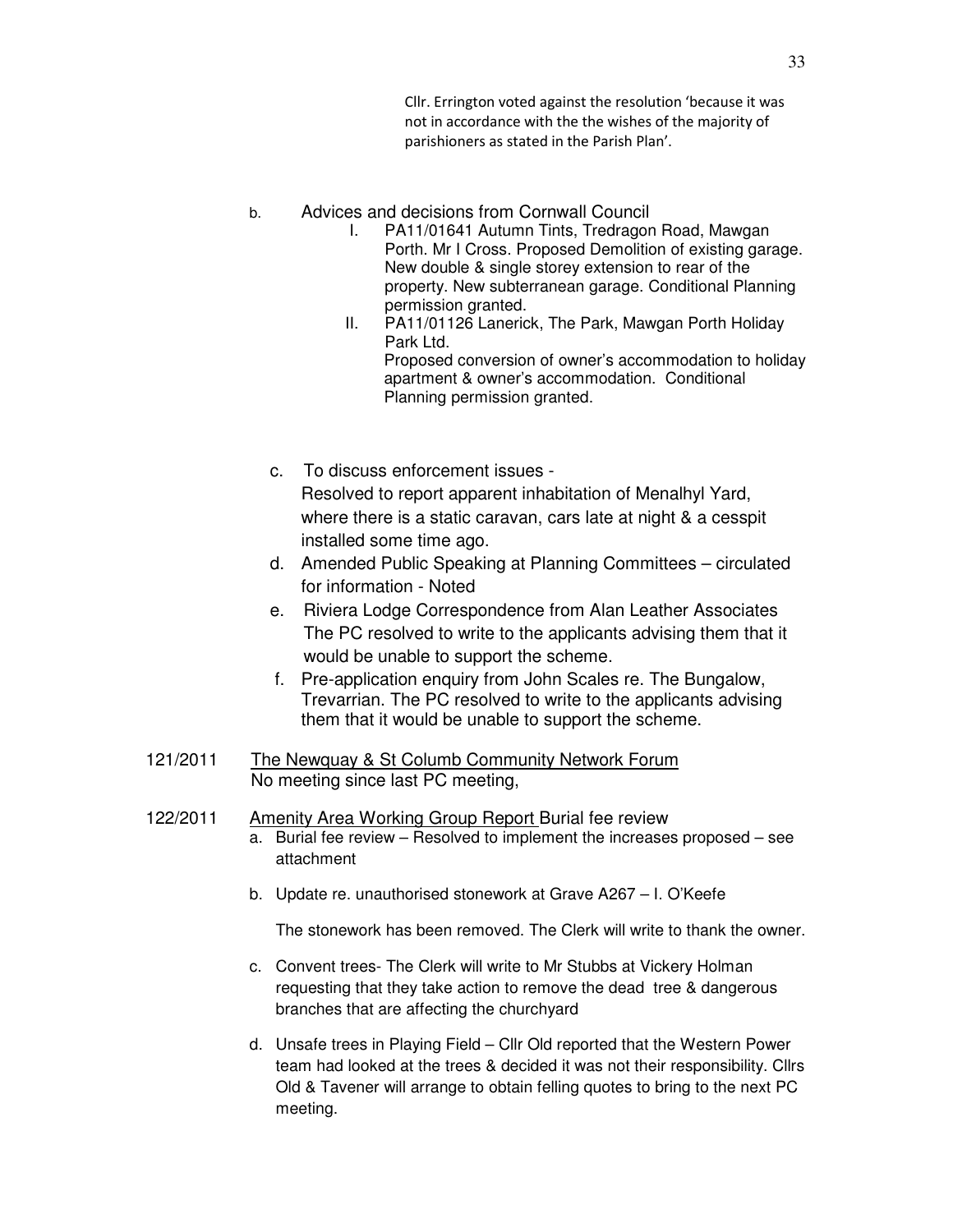- e. Updating of the TPO list for the parish Deferred until further notice
- f. Bench opposite Hawkey's shop Addition of lettering- Resolved that as the bench was secured to its base & insured lettering was unnecessary
- g. Gate at Community Hall- Paul Spry is attending to the repair of this gate.
- h. St James' Well Resolved that Cllr Roberts would meet with Mrs Young-Jamieson, Mrs Vickery & Mrs Cawley to conclude the PC's responsibility for the well refurbishment.
- i. The burial of the Late William Michael Juleff took place on 13 May 2011
- j. The burial of the Late Dennis Waldo Searle took place on 14 May 2011
- k. The burial of the Late Barbara Parkin took place on 01 June 2011

#### 123/2011Beach & Environment Working Group Report

a. Business contributions towards beach cleaning

The Clerk will write to the business owners asking for their (reduced) contributions. Cllr Tavener will supply any missing email addresses.

The Chairman proposed a vote of thanks for Cllr Tavener to recognise his work on this project.

- b. Disabled Access Correspondence Knevitt Consulting Engineers including invoice. The Clerk will check that he has written to CC holding them responsible if the access fails in the future. It was Resolved to pay the reduced invoice sum & accept the contribution, in kind, to the PC from Knevitt Consulting in the sum of £150.
- c. Boulders on beach Cllrs Thompson & Tavener will liaise on this problem
- d. Dog bins & Dog Fouling Extra bin for the beach? Cllr Thompson reported many complaints about dog fouling on the beach, along Tredragon Road and at Trenance. She will be in touch with the dog warden about this and on the spot fines may be given to owners who do not pick up their dogs' mess. Dog mess may be put into any rubbish bin now and this will be mentioned in the Parish News. New dog fouling signs were requested to be put around the area. The possibility of notices saying that dogs should be on a lead between the hours of 11am and 6pm was discussed but councillors felt the notices would not be obeyed. Cllr Thompson will speak to Mike Farmer to ascertain whether he has an extra bin that could be erected opposite the Valley Road entrance to the beach & whether he would be happy to empty it.

e. Oil & seaweed on Mawgan Porth beach - Cllr Fitter is discussing this issue with Julian German (CC). The PC felt it is the responsibility of CC to deal with this.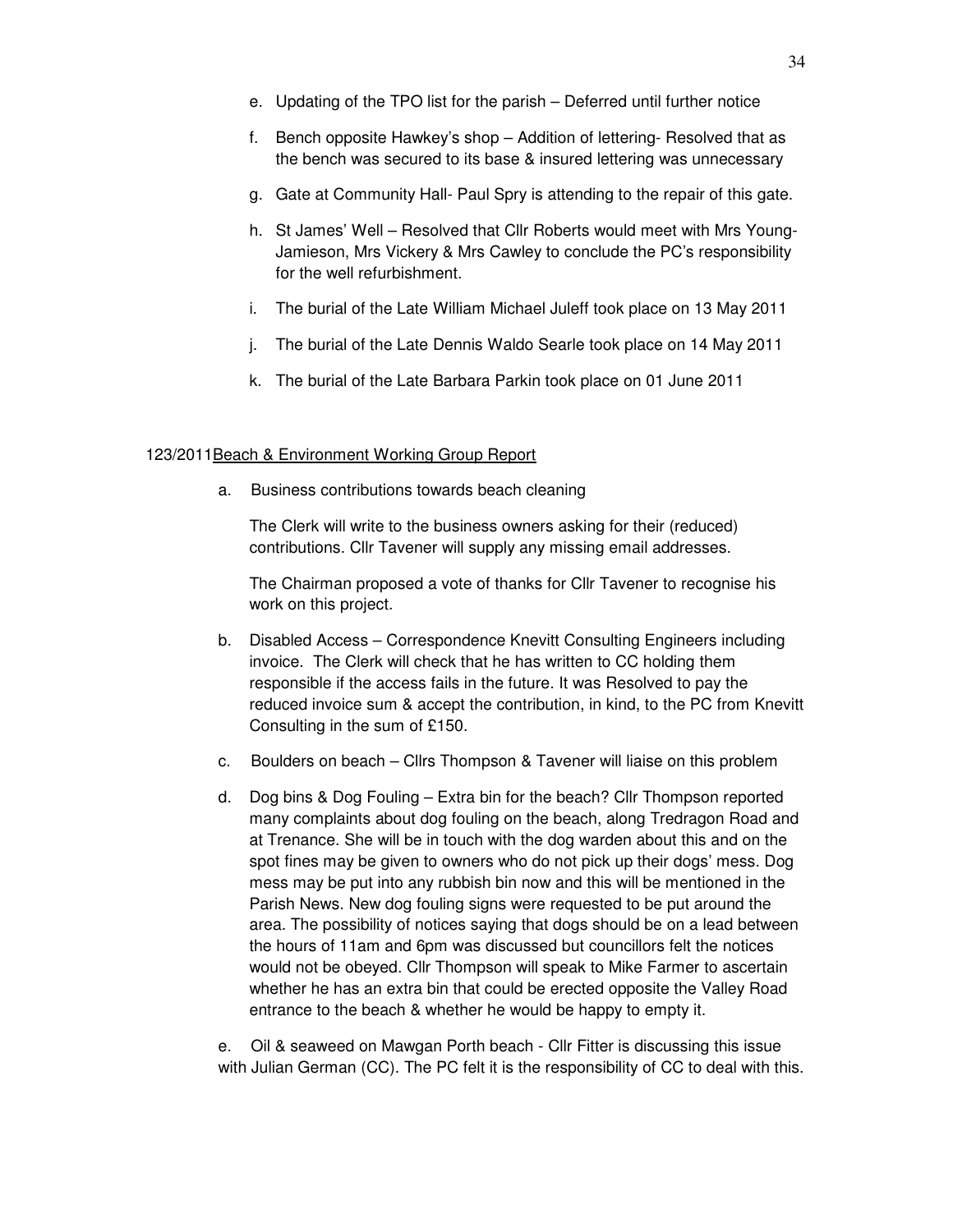### 124/2011 Transport & Rights of Way Working Group Report

- a. Footpath 7 between Little Acre (Airport Road) & Long Lane- Footpath signs removed.
- b. Footpath 8 Missing signs & blocked gate The Clerk will write to Hamish Gordon about the above 2 items.
- c. Path from Ball Lane to Convent –No further news
- d. Church Lane –The Chairman advised of a large number of forms being completed at the 'open day' held recently in respect of the modification order. Cllrs had just received a letter from Mr Gardner (& others). This will be discussed at the July meeting

e. Weight restriction in St Mawgan –CC response- Cllr Old will contact TaylorMade & NJ Plant requesting that they advise HGV delivery drivers to avoid the narrow bridge in St Mawgan by using alternative routes where possible.

f. Motor mower storage – The PC had received 1 months notice that Mr Rawlings could no longer store the mower. The Clerk will write thanking him for allowing storage for many years. Cllr Old will liaise with the Chairman regarding future storage of the mower & Feast Sports equipment.

g. To raise any issues for the Council's attention for the next agenda Cllr Old reported Japanese knotweed at New Road, Speeding through Trevarrian where road lines were worn out & a drain problem on the Tregurrian to Watergate Bay Road. The Clerk will contact Steve Bayley (CC) regarding these matters. Cllr Old also mentioned the bus shelter roof at Trevarrian needs repairing. Added to July agenda.

125/2011 Other Reports - to receive reports from meetings - None

# 126/2011 Accounts

It was **Resolved** to pay the following accounts

| T Michell          | Maintenance May             | £964.07 |
|--------------------|-----------------------------|---------|
| L Lee              | May salary & expense        | £568.25 |
| Zurich Insurance   | Annual Insurance Premium    | £843.22 |
| M Farmer           | May Beach Cleaning          | £670.00 |
| <b>CALC</b>        | <b>Annual Subscription</b>  | £287.33 |
| Knevitt Consulting | Disabled Access Report 2011 | £460.44 |

Total £3793.31